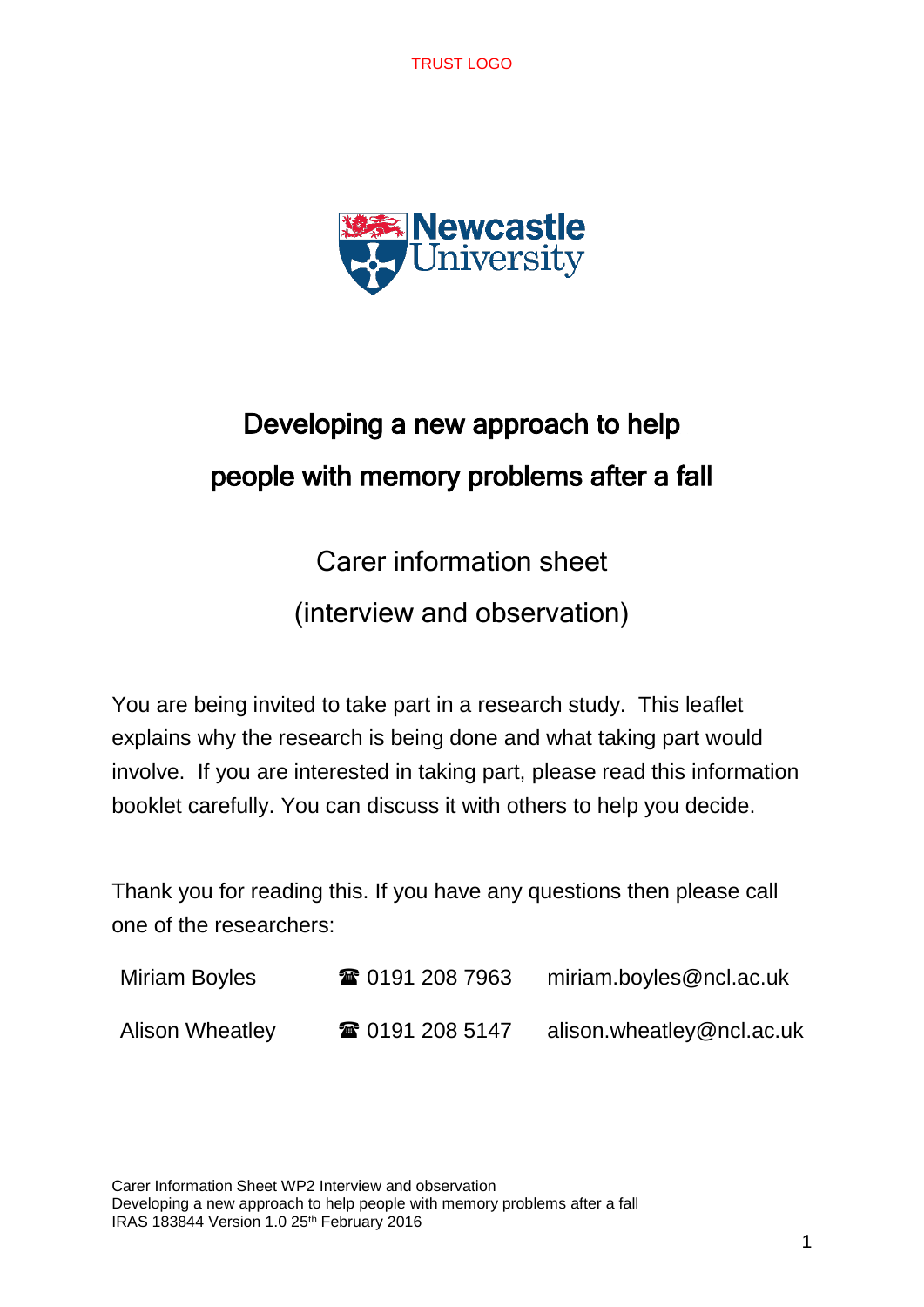# *What is the study about?*

People with memory problems are prone to falls and often hurt themselves as a result of falling. Little is known about the best way to support people with memory problems with fall-related injuries or about the help they currently receive. The aim of this project is to develop and test a new approach to help people with memory problems recover after a fall.

# *How can I help?*

You and your relative/friend have been asked to keep a diary for us about any help you have been given after your fall. This will help us to understand the range of services currently used by people with memory problems after a fall. We would also like to talk to you about any help provided to find out what has been useful and how services could be improved. We will use your experiences and those of other people like you to help us to develop a new approach.

# *What is involved?*

If you decide to take part in this additional part of the study:

- A member of the research team will contact you to arrange a convenient time to visit you (and your relative/friend) at home
- They will discuss this part of the study in more detail with you, answer any questions, and take your consent if you are happy to proceed
- Ask your opinion of any help you have received
- Discuss what extra help might have been useful
- Explore your ideas for improving services

The interview would be conducted by either Miriam Boyles or Alison Wheatley and would last no more than one hour. If at any time you would like to stop, take a break or finish the interview at a different time just let the researcher know.

At the end of the interview you may be asked whether you would be willing to talk to us again. You are under no obligation to agree to a second interview; even you agree that we can contact you again, you are free to decline if we get in touch.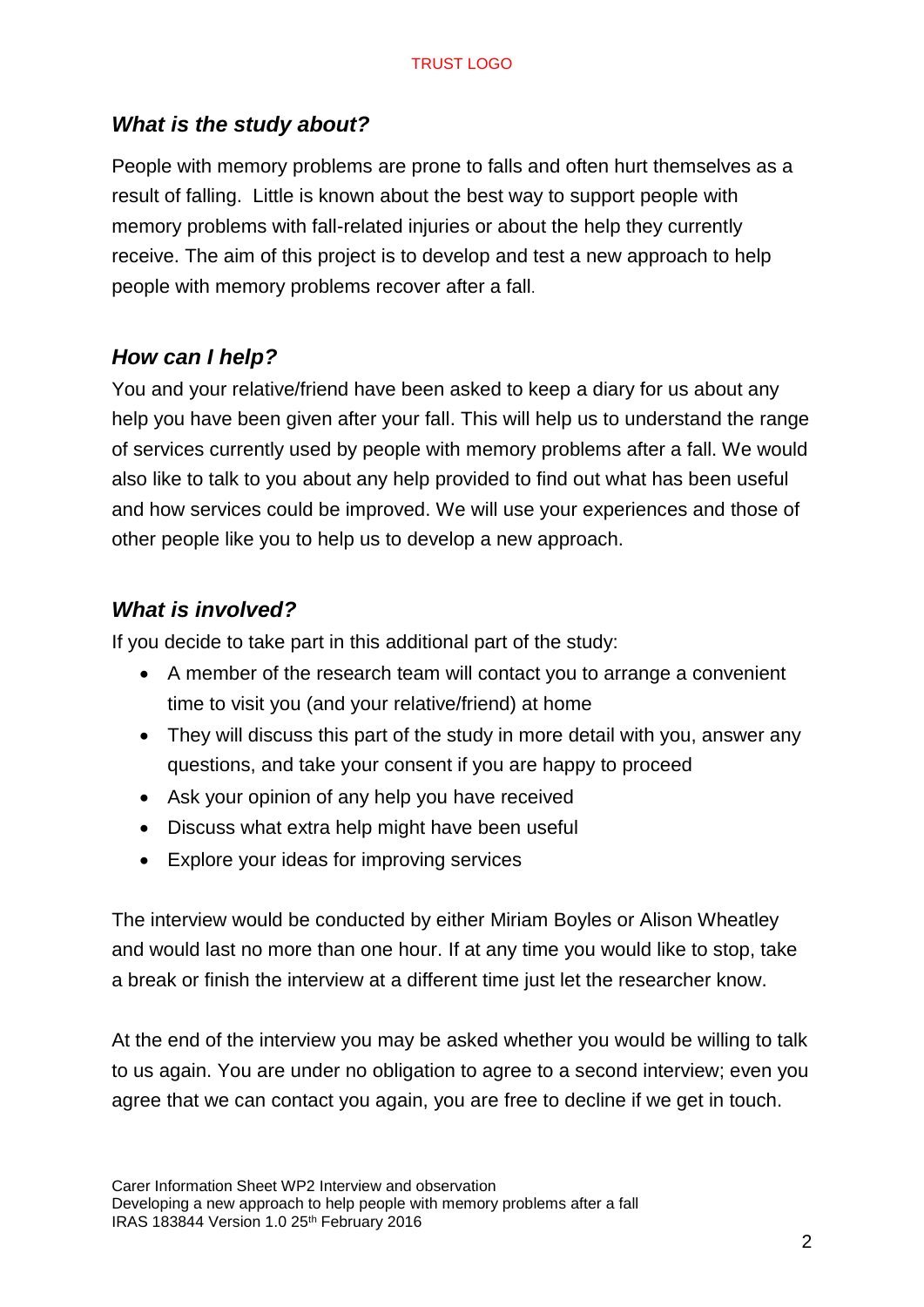#### TRUST LOGO

We may also ask whether we can observe one or two services your relative/friend is receiving as a result of his/her fall. If your relative/friend is not able to decide for themselves about the observation, we will provide you with more information and ask you to decide about this additional part of the study.

#### *What difference will it make?*

It is unlikely that taking part will help you directly. However, you may enjoy talking to the researcher. Your ideas and experiences will help us create a new approach to helping people with memory problems who fall in the future.

#### *Do I have to take part?*

No. It is up to you to decide whether or not to take part. If you want to find out more about taking part in research, you can contact the NHS Patient Advisory Liaison Service (PALS) <*insert local number*>. You do not have to give a reason if you do not want to be involved. Whatever you decide will have no effect on the care you receive now or in the future. If you change your mind, you can leave the study at any time without giving a reason.

#### *How will my information be kept confidential?*

Any information you give us will be kept confidential. Your personal details will only be used if we need to contact you about this research project.

We would like to tape record the interview. We will store the recordings securely. The recording of the interview will be sent to a company outside of Newcastle University to be typed up. The company will not know your name or any other details about you. When we write up the conversations we will change your names and personal details so that you cannot be recognised. We may use your words when we write up our findings but your personal details will not be included.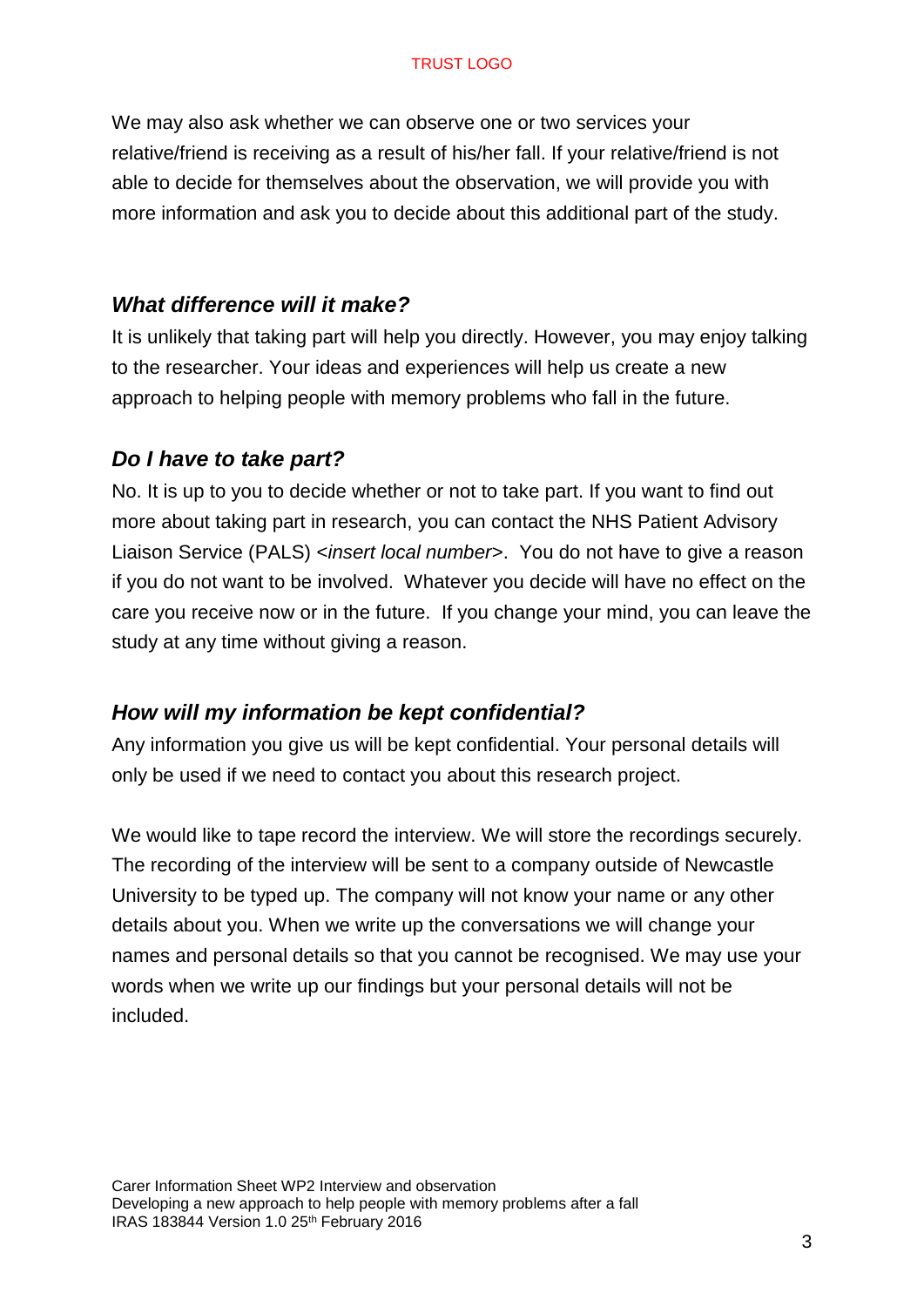If you tell us anything that could put yourself or other people at risk, we would have to act on this information by telling your doctor or others involved in your care.

### *Who is organising and funding the study?*

The study will be organised by a team at Newcastle University. It is sponsored within the NHS by the Newcastle upon Tyne Hospitals NHS Foundation Trust. The study is funded by the NHS through the National Institute for Health Research (NIHR) Health Technology Appraisal programme.

## *Who has reviewed this study?*

The study has been approved by the National Research Ethics Service Committee Newcastle and North Tyneside 2. The study has also been approved by the Research and Development Departments of the Newcastle upon Tyne Hospitals NHS Foundation Trust and <*insert site name*>. These research and development departments are responsible for making sure that the research is conducted properly. They may look at data collected during the study to make sure that procedures are being followed correctly.

# *What if there is a problem?*

If you have a concern about any aspect of this study, you should ask to speak to the researchers first who will do their best to answer your questions (their contact number is 0191 208 1314). If you remain unhappy and wish to complain formally, you can do this through the NHS complaints procedure. Details can be obtained from the Patient Advice and Liaison Service (PALS [http://www.pals.nhs.uk\)](http://www.pals.nhs.uk/) at your local hospital. Their contact number is <*insert local number*>.

## *What will happen next?*

We will telephone you in the next few days to check whether you are willing to take part in an interview. If you are interested in being involved, we will arrange to